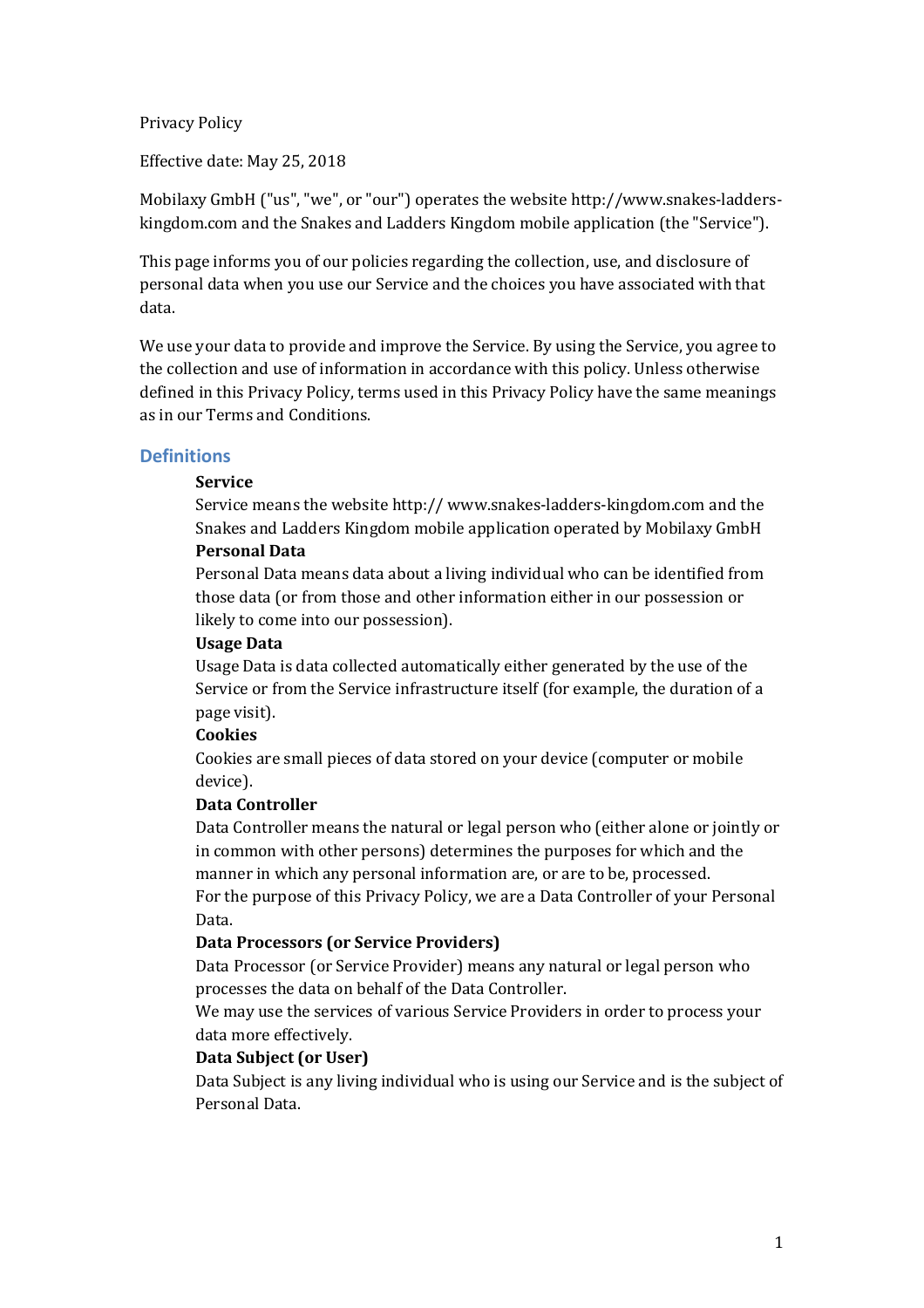# **Information Collection and Use**

We collect several different types of information for various purposes to provide and improve our Service to you.

#### **Types of Data Collected**

#### *Personal Data*

While using our Service, we may ask you to provide us with certain personally identifiable information that can be used to contact or identify you ("Personal Data"). Personally identifiable information may include, but is not limited to:

Cookies and Usage Data

#### *Usage Data*

We may also collect information that your browser sends whenever you visit our Service or when you access the Service by or through a mobile device ("Usage Data").

This Usage Data may include information such as your computer's Internet Protocol address (e.g. IP address), browser type, browser version, the pages of our Service that you visit, the time and date of your visit, the time spent on those pages, unique device identifiers and other diagnostic data.

When you access the Service by or through a mobile device, this Usage Data may include information such as the type of mobile device you use, your mobile device unique ID, the IP address of your mobile device, your mobile operating system, the type of mobile Internet browser you use, unique device identifiers and other diagnostic data.

#### *Location Data*

We may use and store information about your location if you give us permission to do so ("Location Data"). We use this data to provide features of our Service, to improve and customize our Service.

You can enable or disable location services when you use our Service at any time, through your device settings.

#### *Tracking Cookies Data*

We use cookies and similar tracking technologies to track the activity on our Service and hold certain information.

Cookies are files with small amount of data which may include an anonymous unique identifier. Cookies are sent to your browser from a website and stored on your device. Tracking technologies also used are beacons, tags, and scripts to collect and track information and to improve and analyze our Service.

You can instruct your browser to refuse all cookies or to indicate when a cookie is being sent. However, if you do not accept cookies, you may not be able to use some portions of our Service.

Examples of Cookies we use: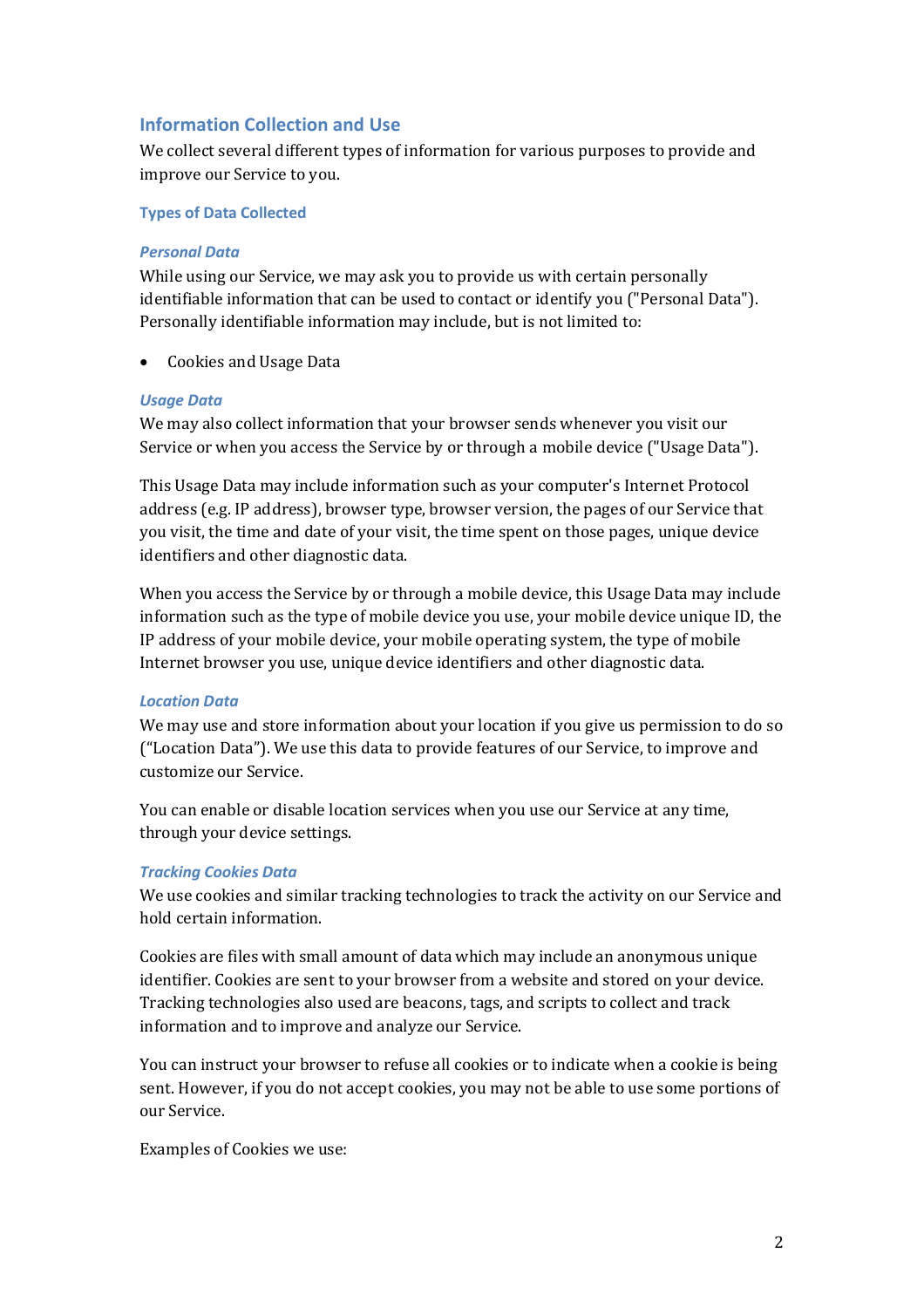- Session Cookies. We use Session Cookies to operate our Service.
- Preference Cookies. We use Preference Cookies to remember your preferences and various settings.
- Security Cookies. We use Security Cookies for security purposes.
- **Advertising Cookies.** Advertising Cookies are used to serve you with advertisements that may be relevant to you and your interests.

# **Use of Data**

Mobilaxy GmbH uses the collected data for various purposes:

- To provide and maintain our Service
- To notify you about changes to our Service
- To allow you to participate in interactive features of our Service when you choose to do so
- To provide customer support
- To gather analysis or valuable information so that we can improve our Service
- To monitor the usage of our Service
- To detect, prevent and address technical issues

# **Legal Basis for Processing Personal Data Under General Data Protection Regulation (GDPR)**

If you are from the European Economic Area (EEA), Mobilaxy GmbH legal basis for collecting and using the personal information described in this Privacy Policy depends on the Personal Data we collect and the specific context in which we collect it.

Mobilaxy GmbH may process your Personal Data because:

- We need to perform a contract with you
- You have given us permission to do so
- The processing is in our legitimate interests and it's not overridden by your rights
- For payment processing purposes
- To comply with the law

# **Retention of Data**

Mobilaxy GmbH will retain your Personal Data only for as long as is necessary for the purposes set out in this Privacy Policy. We will retain and use your Personal Data to the extent necessary to comply with our legal obligations (for example, if we are required to retain your data to comply with applicable laws), resolve disputes, and enforce our legal agreements and policies.

Mobilaxy GmbH will also retain Usage Data for internal analysis purposes. Usage Data is generally retained for a shorter period of time, except when this data is used to strengthen the security or to improve the functionality of our Service, or we are legally obligated to retain this data for longer time periods.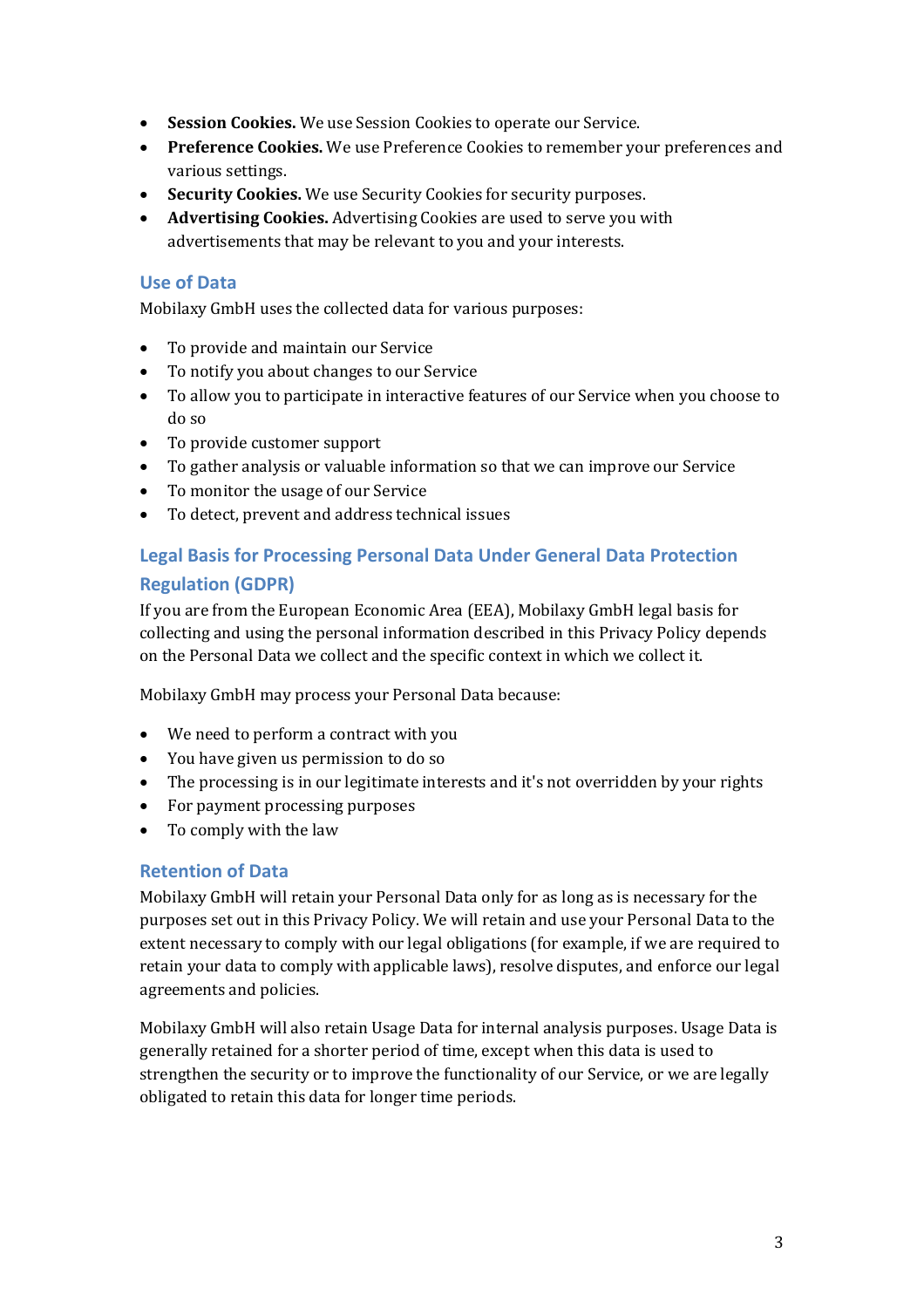# **Transfer of Data**

Your information, including Personal Data, may be transferred to — and maintained on — computers located outside of your state, province, country or other governmental jurisdiction where the data protection laws may differ than those from your jurisdiction.

If you are located outside Austria and choose to provide information to us, please note that we transfer the data, including Personal Data, to Austria and process it there.

Your consent to this Privacy Policy followed by your submission of such information represents your agreement to that transfer.

Mobilaxy GmbH will take all steps reasonably necessary to ensure that your data is treated securely and in accordance with this Privacy Policy and no transfer of your Personal Data will take place to an organization or a country unless there are adequate controls in place including the security of your data and other personal information.

# **Disclosure of Data**

### **Disclosure for Law Enforcement**

Under certain circumstances, Mobilaxy GmbH may be required to disclose your Personal Data if required to do so by law or in response to valid requests by public authorities (e.g. a court or a government agency).

#### **Legal Requirements**

Mobilaxy GmbH may disclose your Personal Data in the good faith belief that such action is necessary to:

- $\bullet$  To comply with a legal obligation
- To protect and defend the rights or property of Mobilaxy GmbH
- To prevent or investigate possible wrongdoing in connection with the Service
- To protect the personal safety of users of the Service or the public
- To protect against legal liability

# **Security of Data**

The security of your data is important to us, but remember that no method of transmission over the Internet, or method of electronic storage is 100% secure. While we strive to use commercially acceptable means to protect your Personal Data, we cannot guarantee its absolute security.

# **"Do Not Track" Signals**

We do not support Do Not Track ("DNT"). Do Not Track is a preference you can set in your web browser to inform websites that you do not want to be tracked.

You can enable or disable Do Not Track by visiting the Preferences or Settings page of your web browser.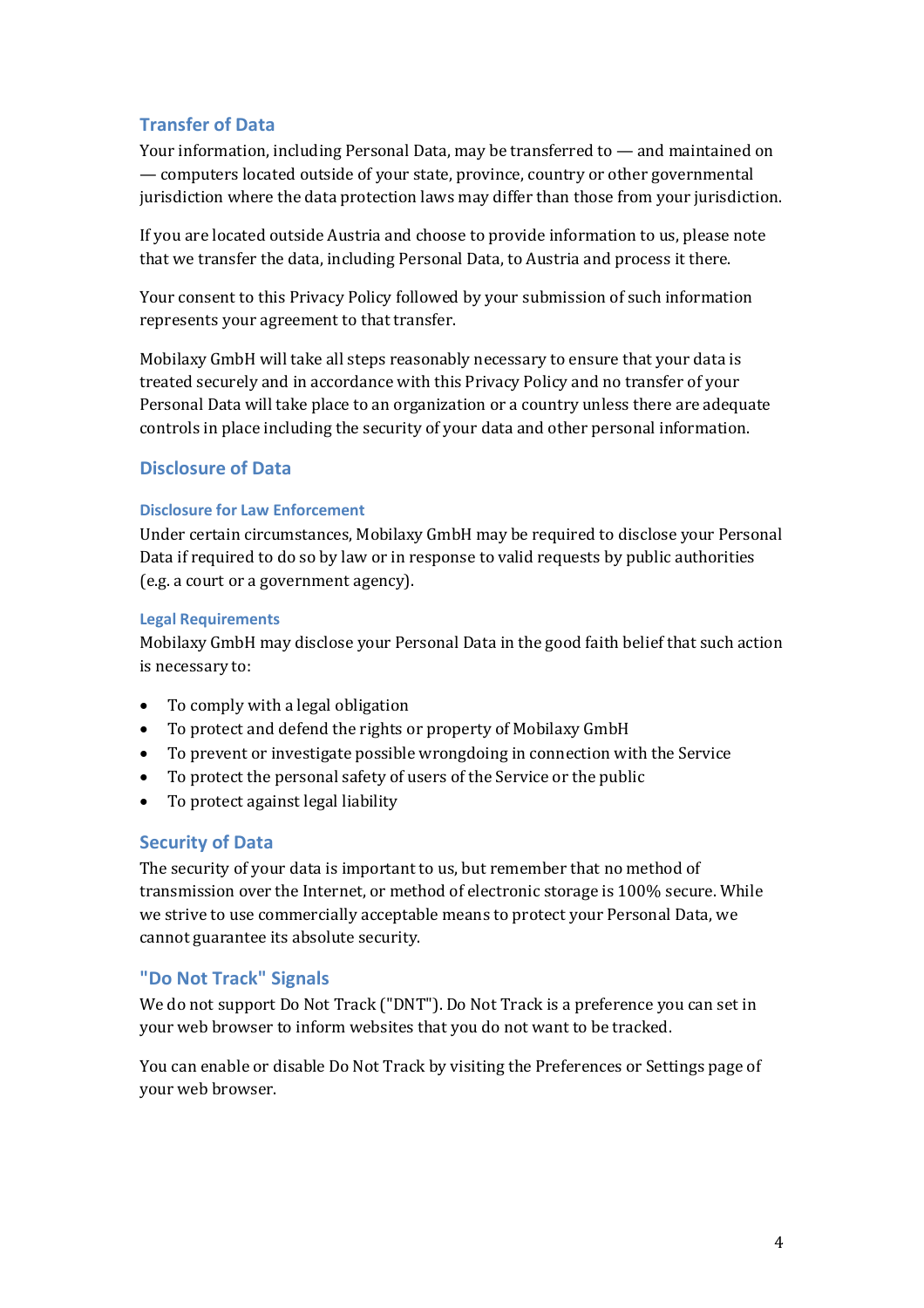# **Your Data Protection Rights Under General Data Protection Regulation (GDPR)**

If you are a resident of the European Economic Area (EEA), you have certain data protection rights. Mobilaxy GmbH aims to take reasonable steps to allow you to correct, amend, delete, or limit the use of your Personal Data.

If you wish to be informed what Personal Data we hold about you and if you want it to be removed from our systems, please contact us.

In certain circumstances, you have the following data protection rights:

The right to access, update or to delete the information we have on you. Whenever made possible, you can access, update or request deletion of your Personal Data directly within your account settings section. If you are unable to perform these actions yourself, please contact us to assist you.

**The right of rectification.** You have the right to have your information rectified if that information is inaccurate or incomplete.

**The right to object.** You have the right to object to our processing of your Personal Data.

**The right of restriction.** You have the right to request that we restrict the processing of your personal information.

**The right to data portability.** You have the right to be provided with a copy of the information we have on you in a structured, machine-readable and commonly used format.

**The right to withdraw consent.** You also have the right to withdraw your consent at any time where Mobilaxy GmbH relied on your consent to process your personal information.

Please note that we may ask you to verify your identity before responding to such requests.

You have the right to complain to a Data Protection Authority about our collection and use of your Personal Data. For more information, please contact your local data protection authority in the European Economic Area (EEA).

# **Service Providers**

We may employ third party companies and individuals to facilitate our Service ("Service Providers"), to provide the Service on our behalf, to perform Service-related services or to assist us in analyzing how our Service is used.

These third parties have access to your Personal Data only to perform these tasks on our behalf and are obligated not to disclose or use it for any other purpose.

# **Analytics**

We may use third-party Service Providers to monitor and analyze the use of our Service.

# **Firebase**

Firebase is analytics service provided by Google Inc.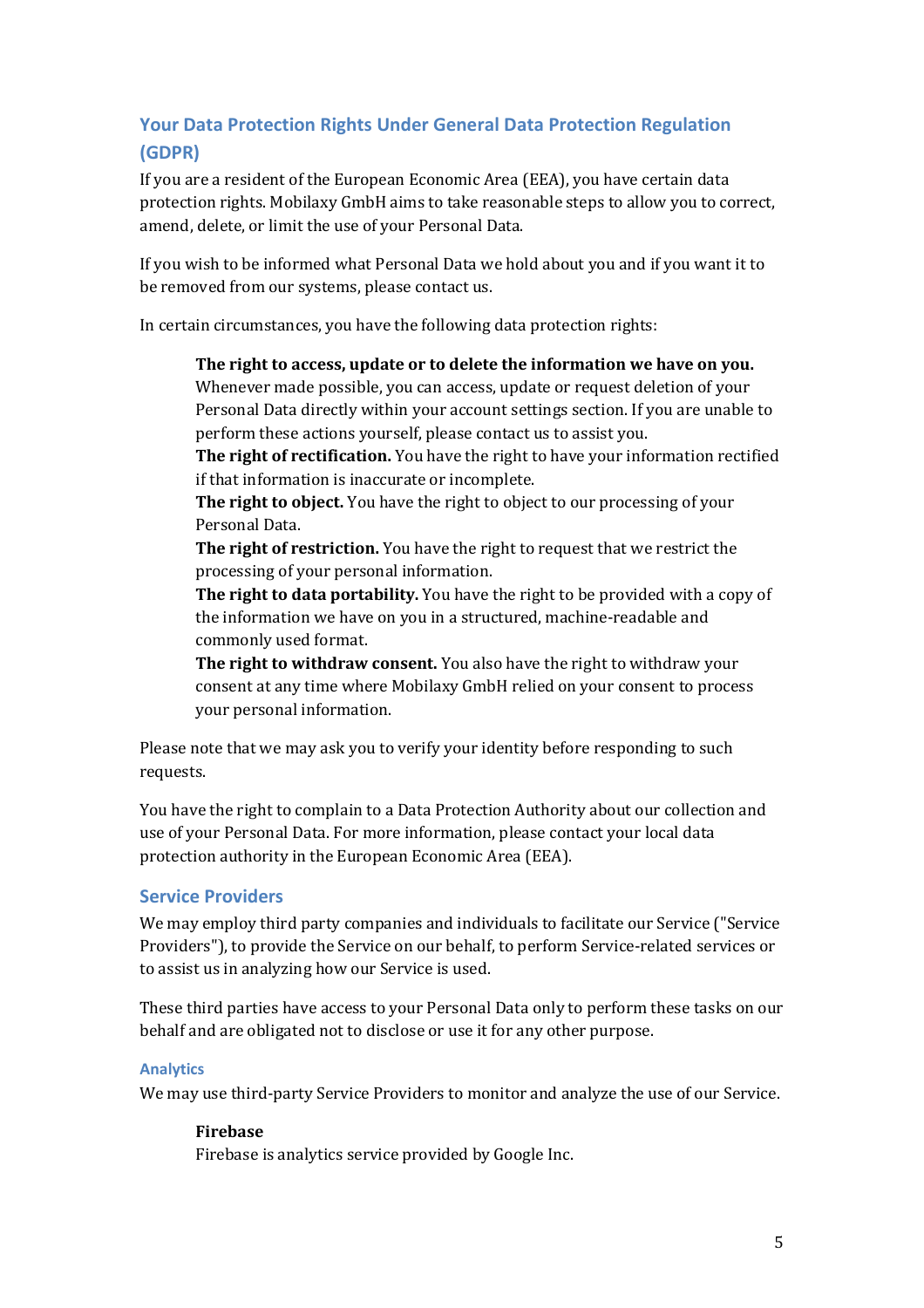You may opt-out of certain Firebase features through your mobile device settings, such as your device advertising settings or by following the instructions provided by Google in their Privacy Policy:

http://www.google.com/intl/en/policies/privacy/

We also encourage you to review the Google's policy for safeguarding your data: https://support.google.com/analytics/answer/6004245. For more information on what type of information Firebase collects, please visit please visit the Google Privacy Terms web page: http://www.google.com/intl/en/policies/privacy/

#### **Advertising**

We may use third-party Service Providers to show advertisements to you to help support and maintain our Service.

#### **AdMob by Google**

AdMob by Google is provided by Google Inc.

You can opt-out from AdMob by Google service by following the instructions described by Google: https://support.google.com/ads/answer/2662922?hl=en For more information on how Google uses the collected information, please visit the "How Google uses data when you use our partners' sites or app" page: http://www.google.com/policies/privacy/partners/ or visit the Privacy Policy of Google: http://www.google.com/policies/privacy/

#### **AdColony**

AdColony is provided by Jirbo, Inc.

You can opt-out from AdColony service by visiting the AdColony Opt-out page: http://www.adcolony.com/privacy-policy/opt-out/

You can also opt-out from AdColony through the Digital Advertising Alliance in the USA http://www.aboutads.info/choices/ or opt-out using your mobile device settings.

For more information AdColony, please visit the Privacy Policy of AdColony: http://www.adcolony.com/privacy-policy/

#### **Chartboost**

GDPR: https://answers.chartboost.com/en-us/articles/115001489613 Privacy Policy: https://answers.chartboost.com/en-us/articles/115001489623 **Unity**

Unity is committed to the responsible collection and use of player data  $-$  and enhancing privacy safeguards.

GDPR: https://unity3d.com/legal/gdpr

#### **Behavioral Remarketing**

Mobilaxy GmbH uses remarketing services to advertise on third party websites to you after vou visited our Service. We and our third-party vendors use cookies to inform, optimize and serve ads based on your past visits to our Service.

#### **Google AdWords**

Google AdWords remarketing service is provided by Google Inc.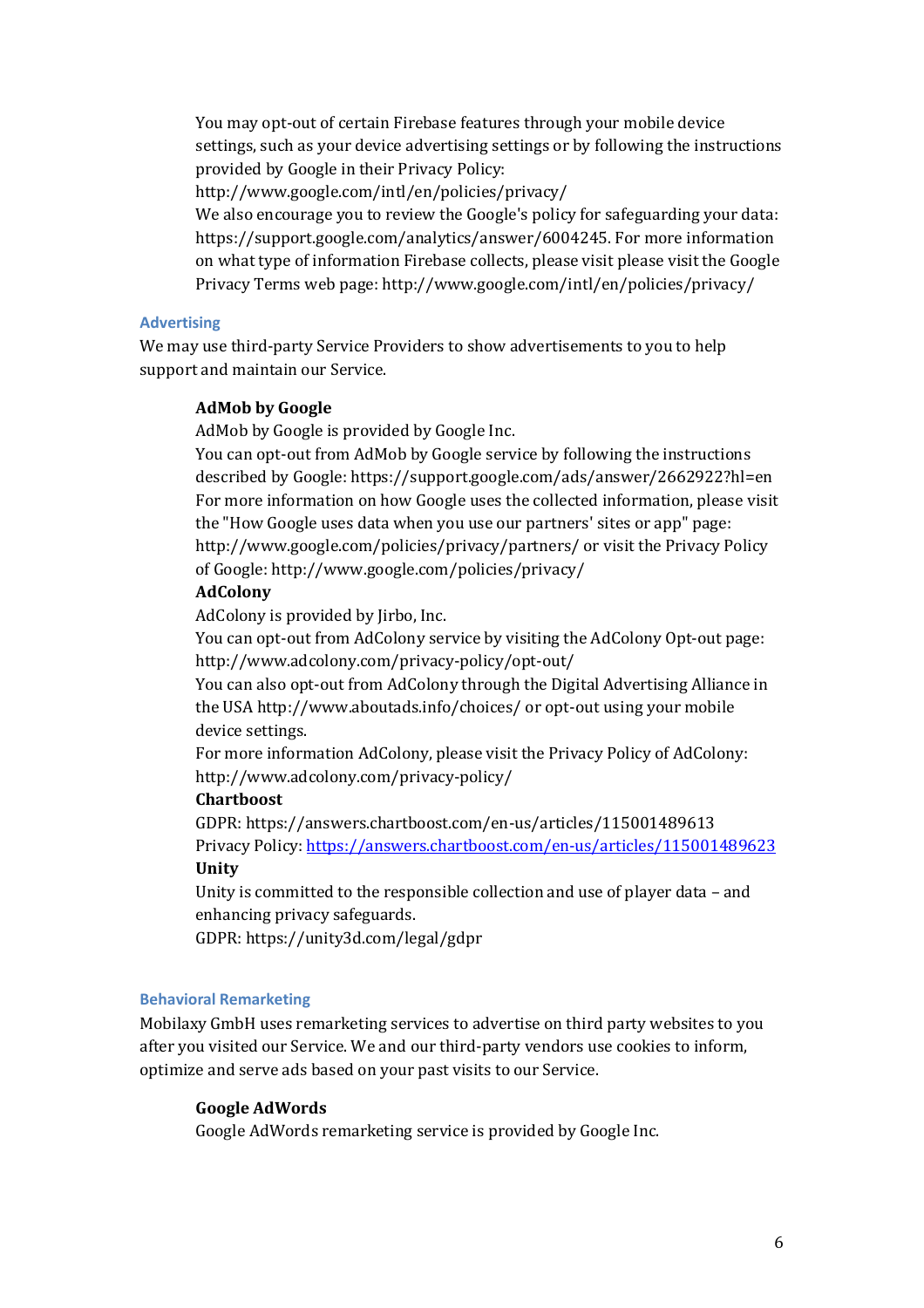You can opt-out of Google Analytics for Display Advertising and customize the Google Display Network ads by visiting the Google Ads Settings page: http://www.google.com/settings/ads

Google also recommends installing the Google Analytics Opt-out Browser Addon - https://tools.google.com/dlpage/gaoptout - for your web browser. Google Analytics Opt-out Browser Add-on provides visitors with the ability to prevent their data from being collected and used by Google Analytics.

For more information on the privacy practices of Google, please visit the Google Privacy Terms web page: http://www.google.com/intl/en/policies/privacy/

### **Payments**

We may provide paid products and/or services within the Service. In that case, we use third-party services for payment processing (e.g. payment processors).

We will not store or collect your payment card details. That information is provided directly to our third-party payment processors whose use of your personal information is governed by their Privacy Policy. These payment processors adhere to the standards set by PCI-DSS as managed by the PCI Security Standards Council, which is a joint effort of brands like Visa, Mastercard, American Express and Discover. PCI-DSS requirements help ensure the secure handling of payment information.

The payment processors we work with are:

**Apple Store In-App Payments** Their Privacy Policy can be viewed at https://www.apple.com/legal/privacy/en-ww/ **Google Play In-App Payments** Their Privacy Policy can be viewed at https://www.google.com/policies/privacy/

# **Links to Other Sites**

Our Service may contain links to other sites that are not operated by us. If you click on a third party link, you will be directed to that third party's site. We strongly advise you to review the Privacy Policy of every site you visit.

We have no control over and assume no responsibility for the content, privacy policies or practices of any third party sites or services.

# **Children's Privacy**

Our Service does not address anyone under the age of 18 ("Children").

We do not knowingly collect personally identifiable information from anyone under the age of 18. If you are a parent or guardian and you are aware that your Children has provided us with Personal Data, please contact us. If we become aware that we have collected Personal Data from children without verification of parental consent, we take steps to remove that information from our servers.